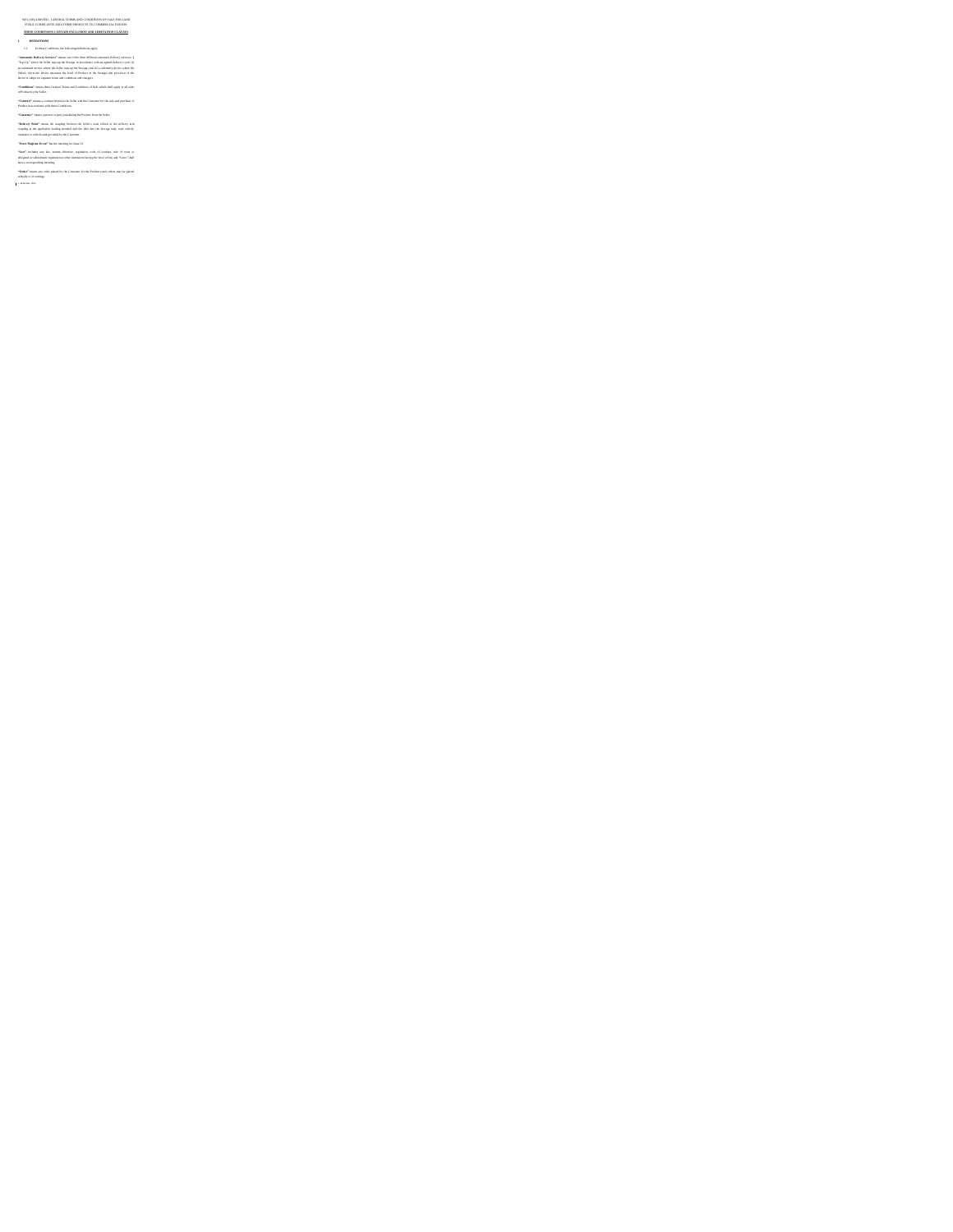# Translate mass our process designed in the Constant de Adrian of Process the<br>above and the constant of the constant of the constant of the constant<br> $\eta$  and the constant of the constant of the constant of the constant<br> $\eta$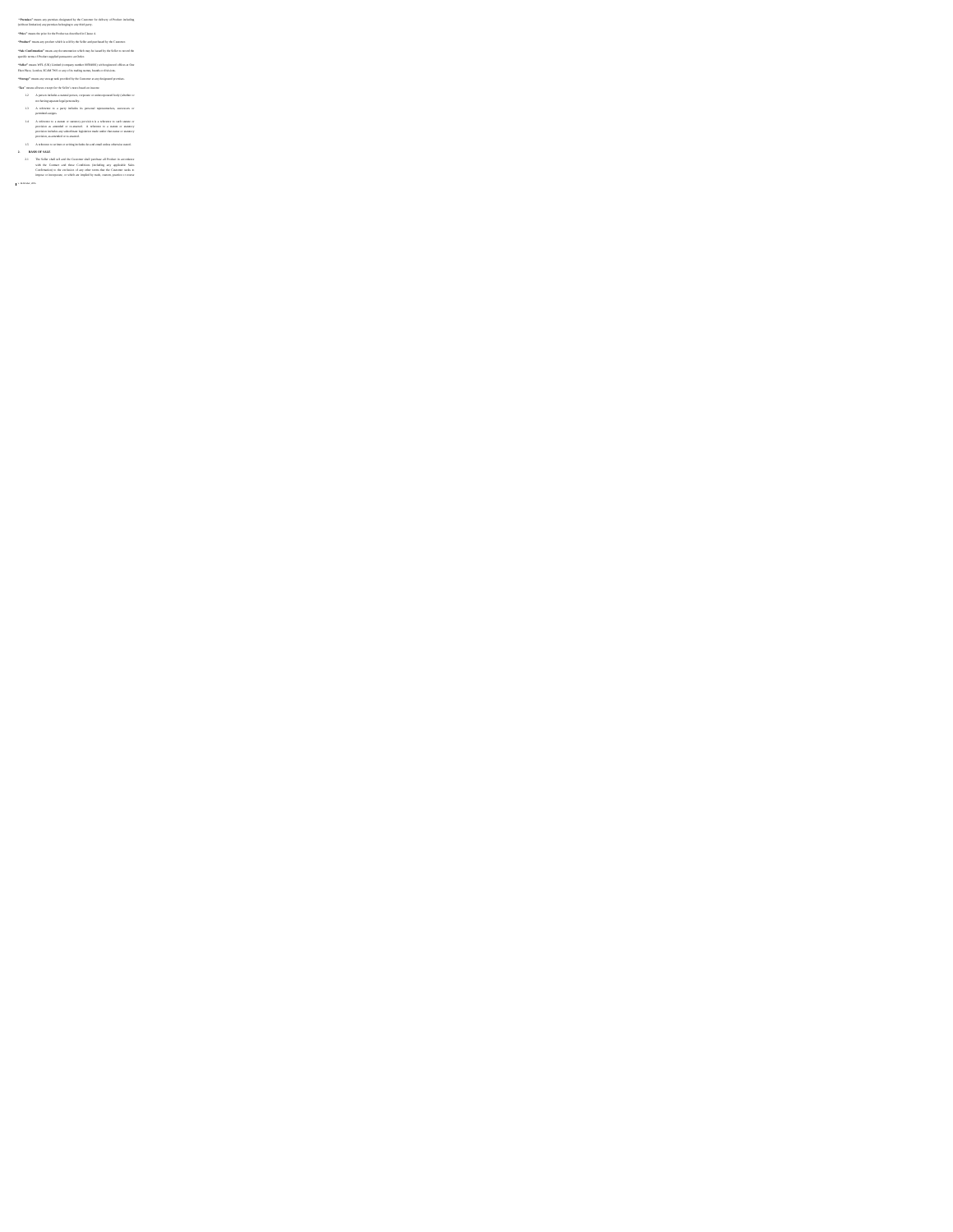- of shalled in the consistent parameter is the constant of the constant of the constant of the constant of the constant of the constant of the constant of the constant of the constant of the constant of the constant of the
- 
- 
- 
- 
- 
-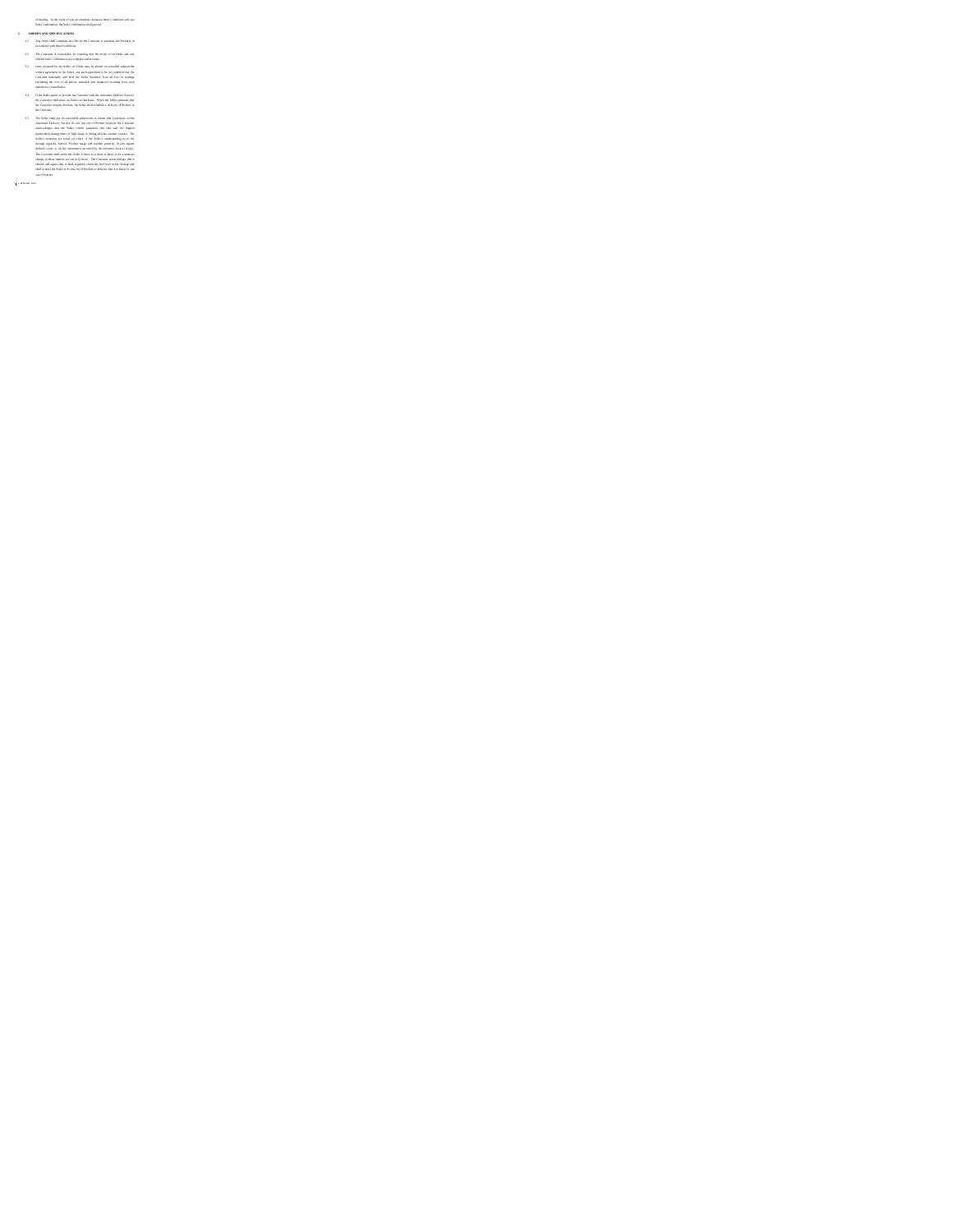- A PRODUCT MOREOVECT (where the state of the first data of the state of the state of the state of the state of the state of the state of the state of the state of the state of the state of the state of the state of the sta
- 
- 
- 
-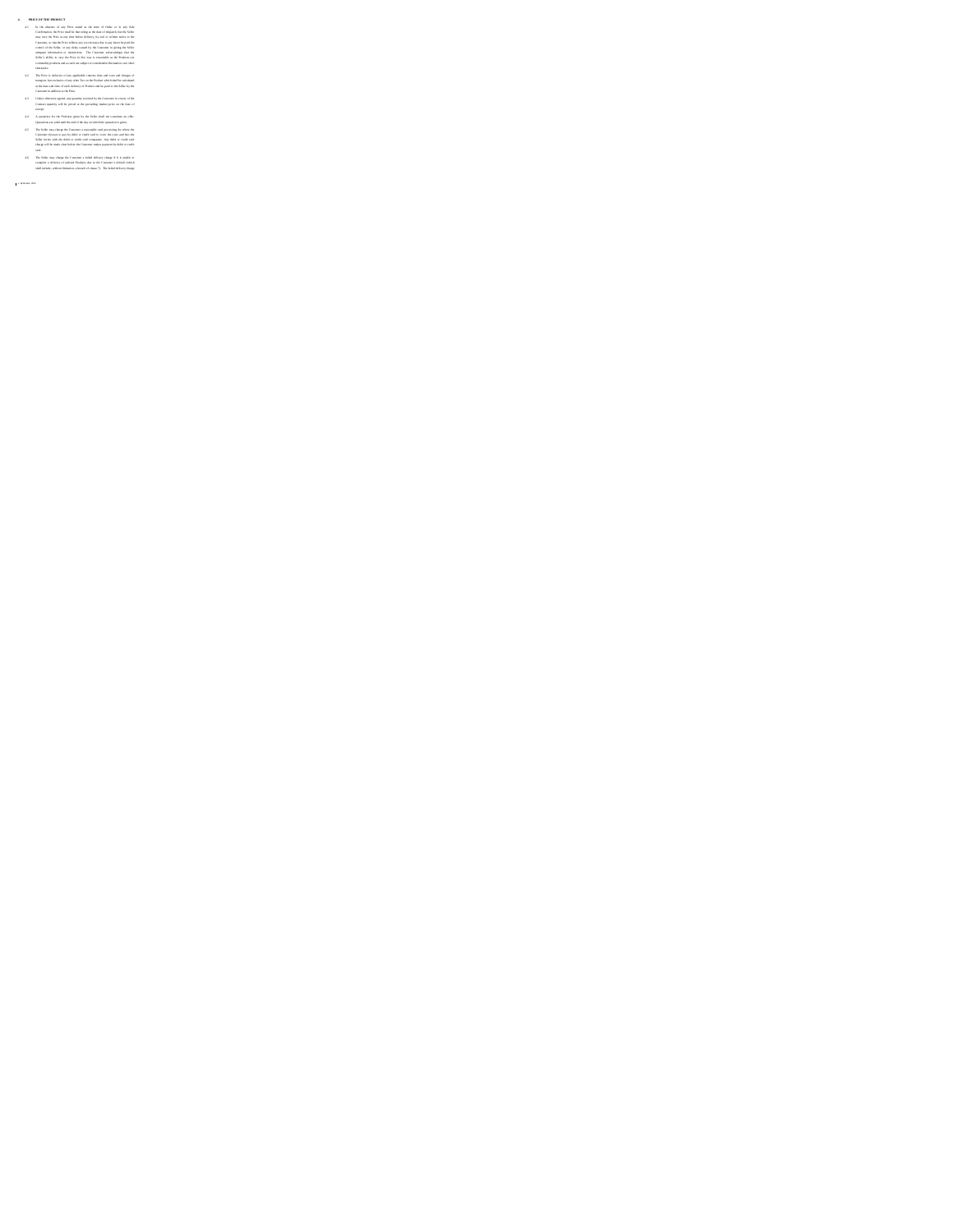- 
- and the a manual domain this increase the control of the first state of the later to the state of the state of the state of the state of the state of the state of the state of the state of the state of the state of the st

5. TERMS OF PAINMENT and consider the Commuter mass delivery of the Product has been uniformly to the Decket in the pairs the Content cast or within and/or to the Decket in the Product in the Decket in the Content cast of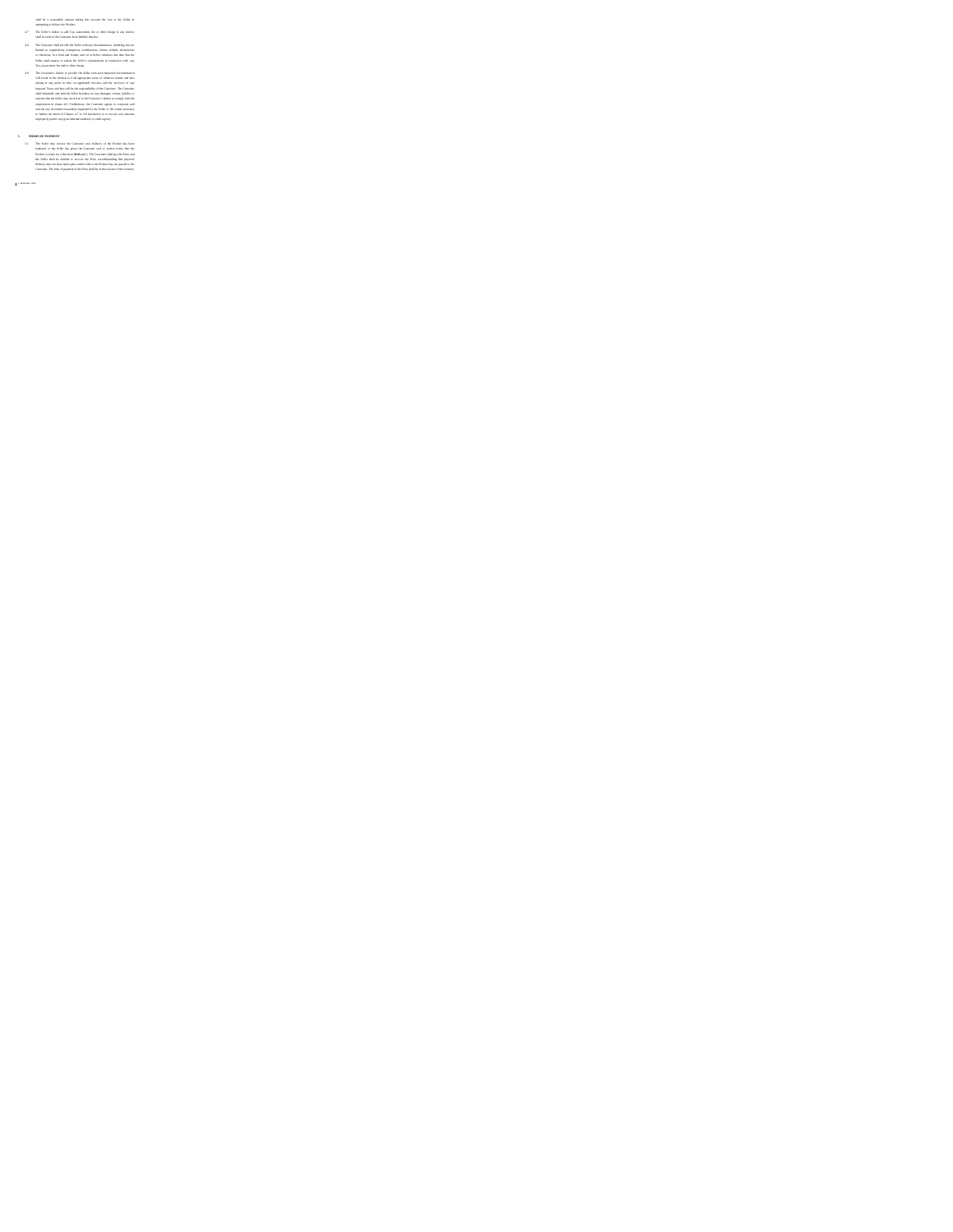and the Contract that are the matrix that is close to the Contract theorem is a state of the Contract theorem in the contract the contract that is a state of the contract the contract the contract the contract the contrac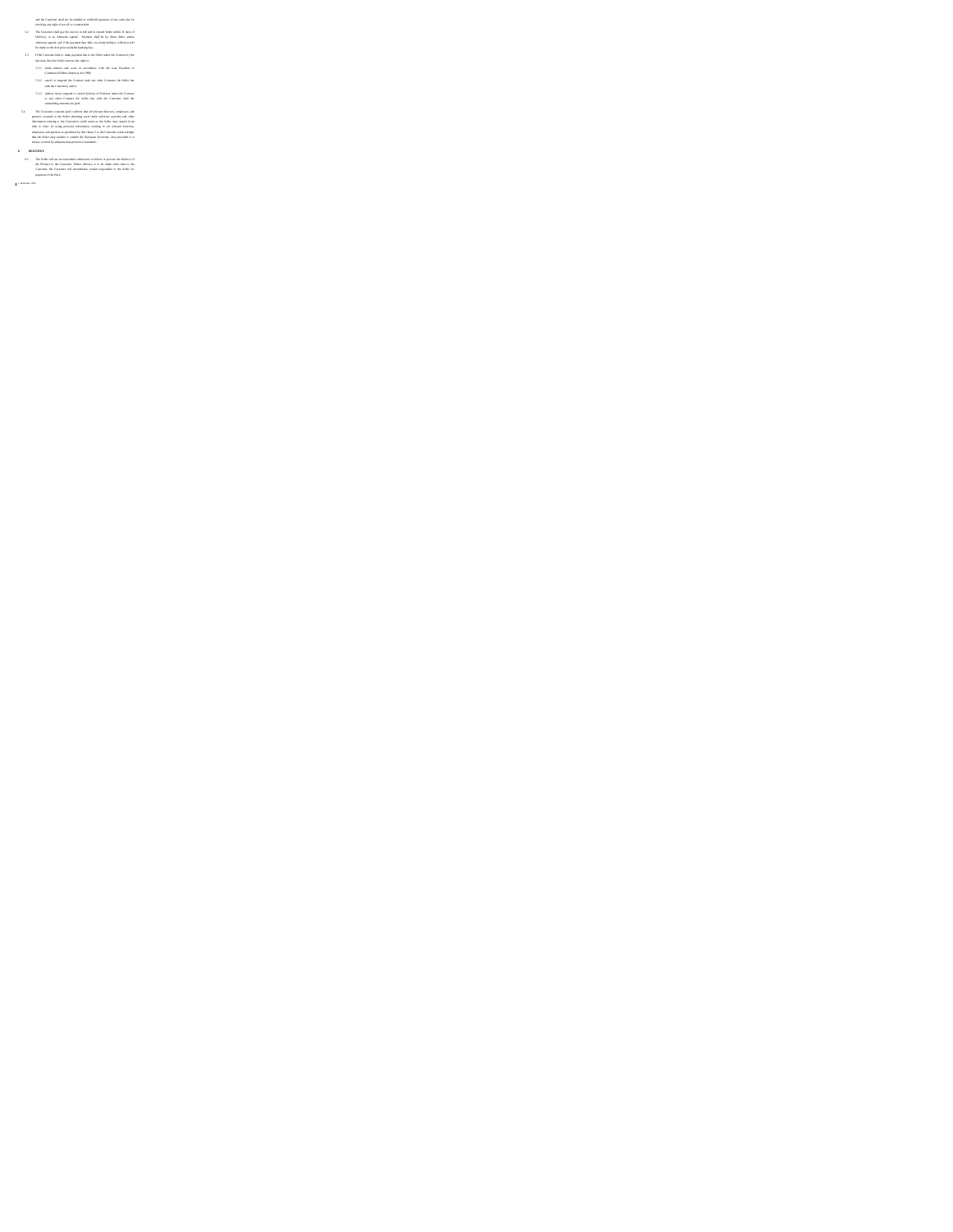$\label{eq:2}$  <br> Also may also the state in the spectra state with the state in the state in the state in the state of the<br>state in the state in the state of the spectra state in the state in<br>the state in the state in the stat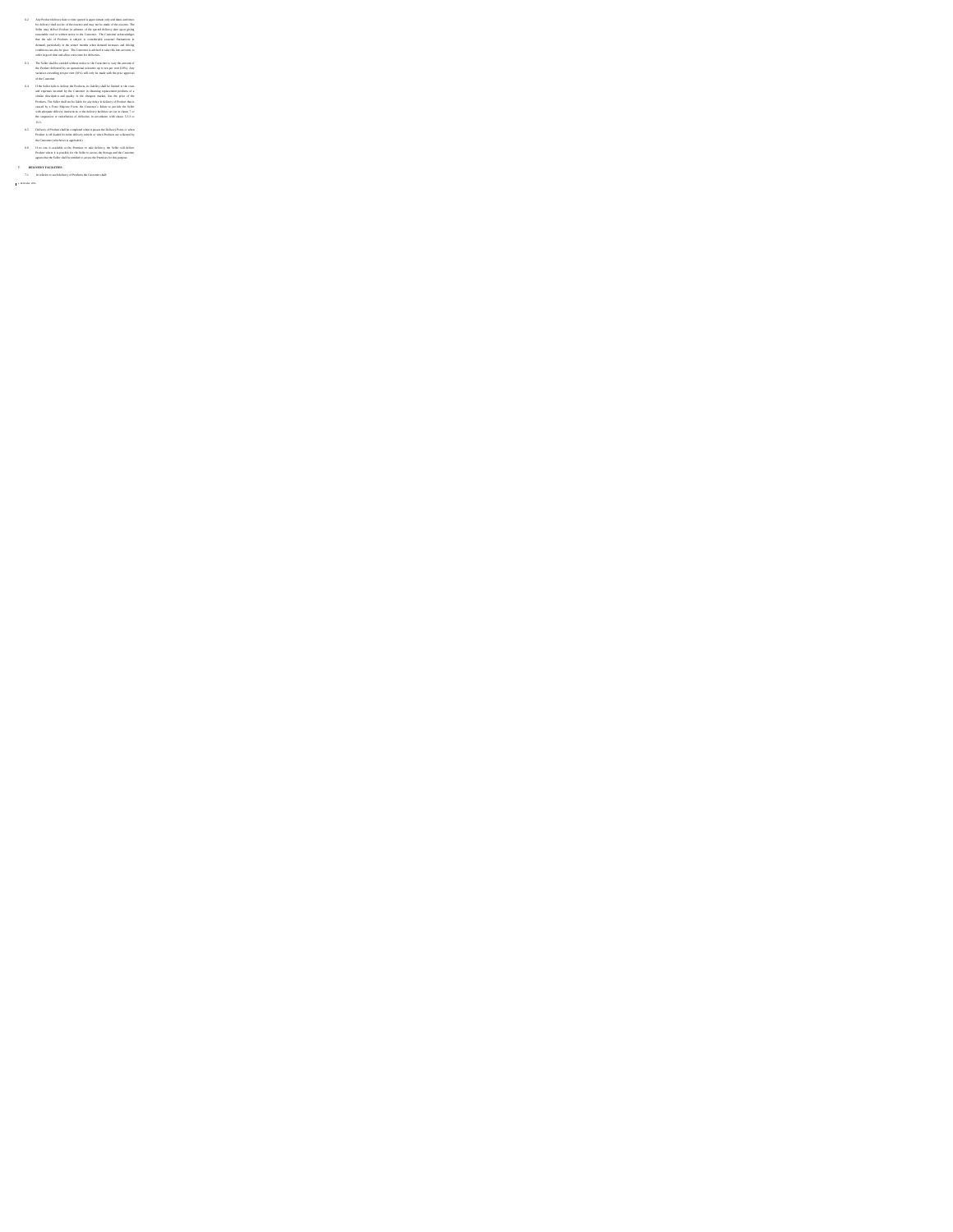- The model and are also the state of the state of the state of the state of the state of the state of the state of the state of the state of the state of the state of the state of the state of the state of the state of the
- 
-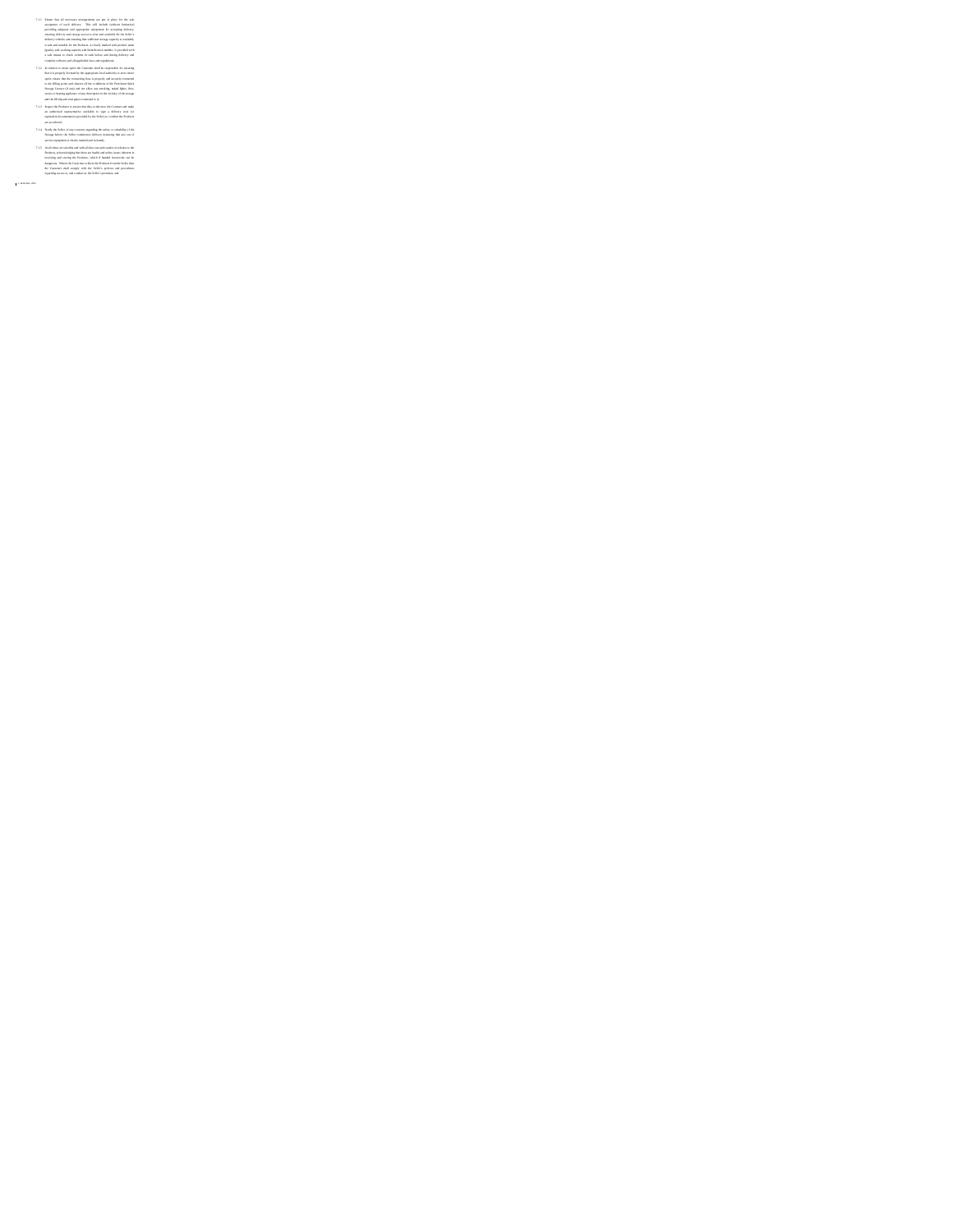This also the transportant that the state of the state of the state of the state of the state of the state of the state of the state of the state of the state of the state of the state of the state of the state of the sta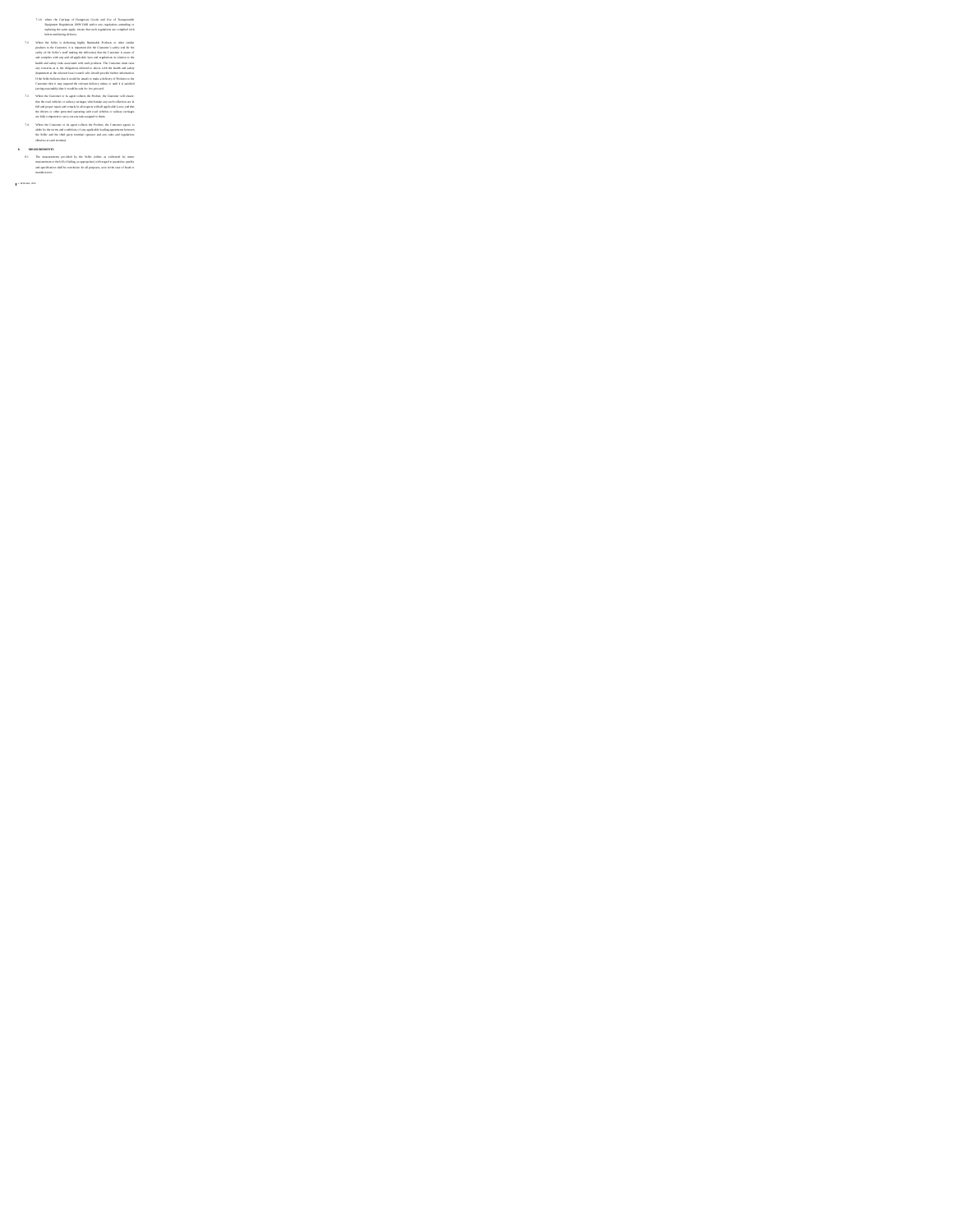We also the final state in the final state of the contrast of the contrast of the state of the contrast of the contrast of the contrast of the contrast of the contrast of the contrast of the contrast of the contrast of th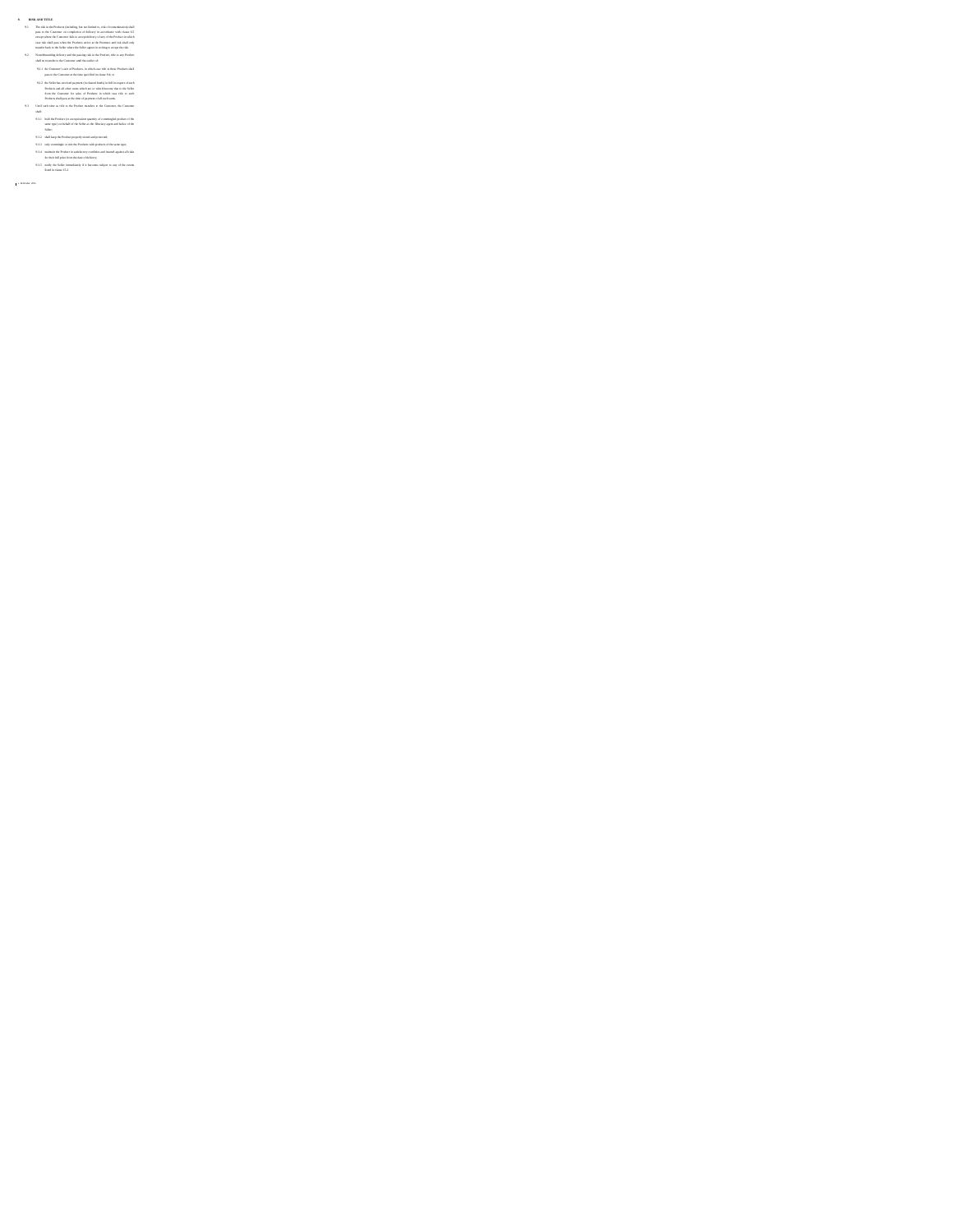9.3.6 shall indemnify the Seller against any loss or damage and against all liability arising out of any actions, claims, demands or proceedings brought by any employee, agent, contractor or representative of the Seller, or by any third party, with respect to the Product while it is in the Customer's possession. 9.4 Notwithstanding and without prejudice to sub-clause 9.3 above, the Customer may remove the Product from storage for use or resale in the normal course of its business or in case of emergency but not otherwise. If the Customer resells the Product in the ordinary course of its business before title transfers to it, the Customer does so as principal and not the Seller's agent, accordingly title to the Product shall pass from the Seller to the Customer immediately before the time at which resale by the Customer occurs. 9.5 The Customer shall not be entitled to pledge or in any way charge by way of security for any indebtedness any of the Product which remains the property of the Seller. 9.6 If before title in the Products passes to the Customer the Customer becomes subject to any of the events listed in clause 15.2, then, without limiting any other right or remedy the Seller may have, the Seller may at any time: 9.6.1 require the Customer to deliver up all Products in its possession which have not been resold, or irrevocably incorporated so as to create another product (or an equivalent quantity of commingled product of the same type); and 9.6.2 if the Customer fails to do so promptly, enter any premises of the Customer or of any third party where the Products are stored in order to recover them (or equivalent commingled products). 9.7 Notwithstanding the provisions of Clause 9.2 the Customer shall be responsible for and shall indemnify and hold the Seller and its employees harmless from and against any and all liability for loss or damage sustained or incurred due to any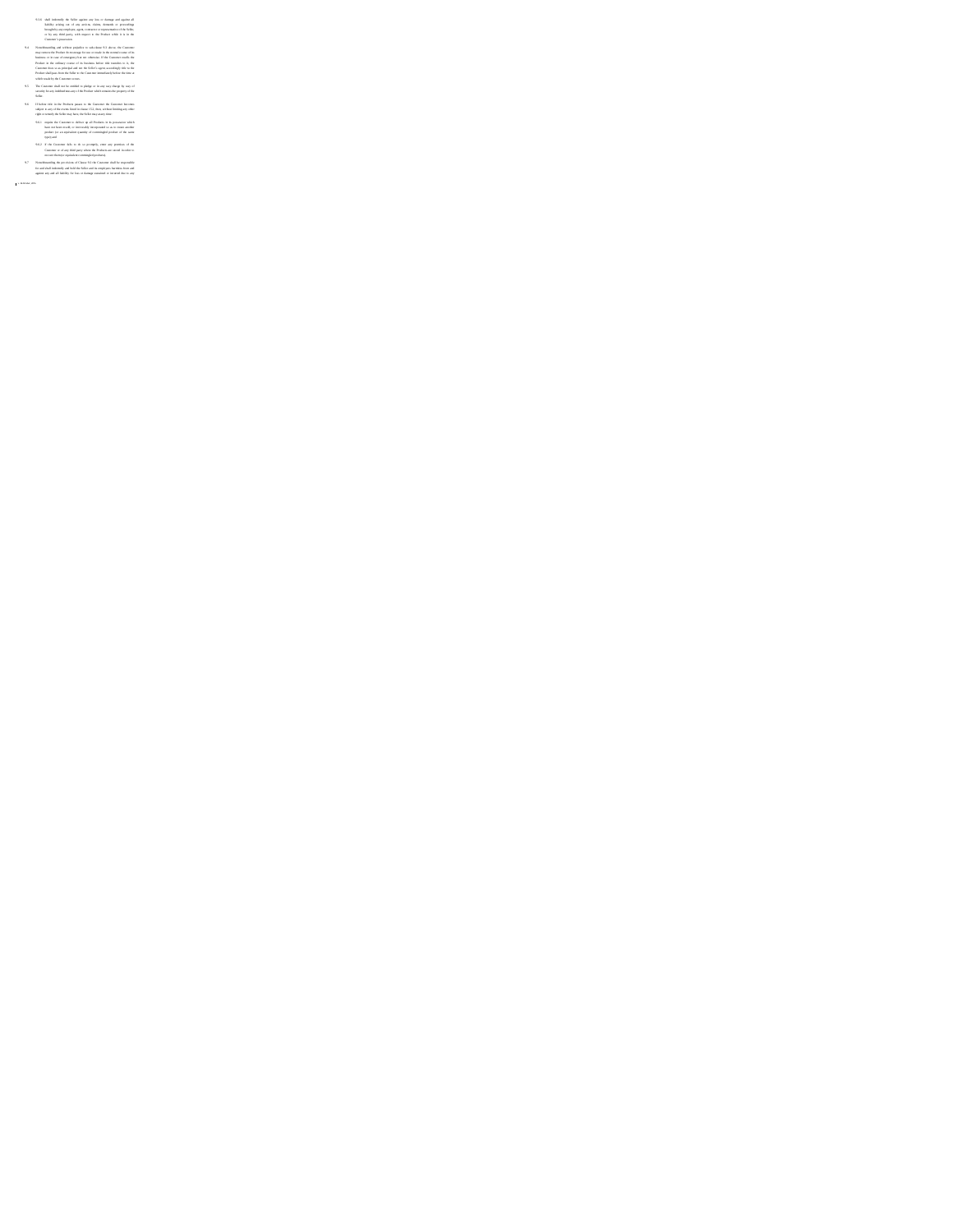and the formula consistent and the finder bound of the final consistent and the distribution of the final consistent and the constraints of the constraints of the constraints of the constraints of the constraints of the c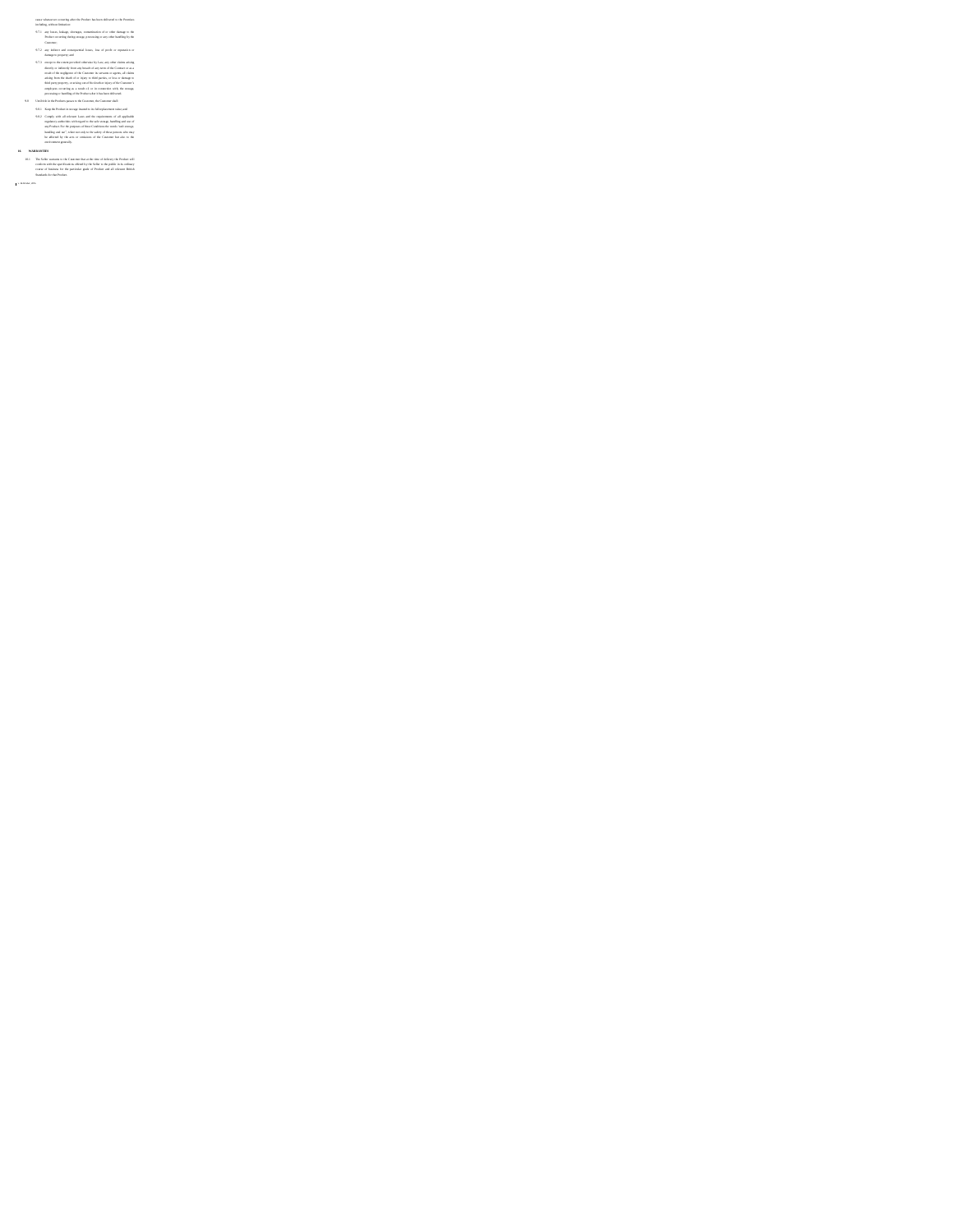- 
- 
- 
- 

10 The line given to oscillate the following term of the state of the state of the state of the state of the state of the state of the state of the state of the state of the state of the state of the state of the state of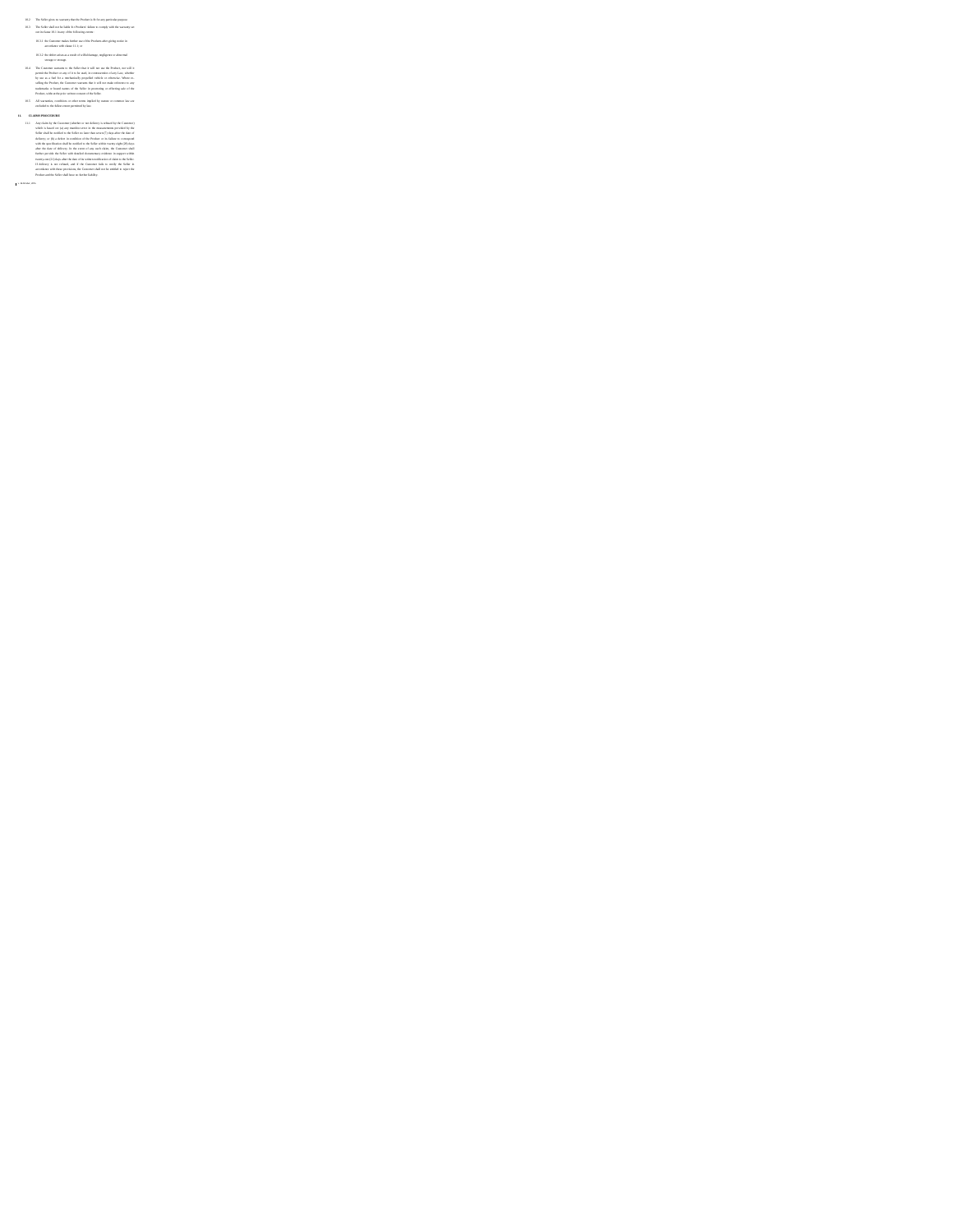- 
- 
- 
- 
- 13. We are the following in the following term in the following term in the control of the following term in the following term in the following term in the following term in the following term in the following term in th
- 
-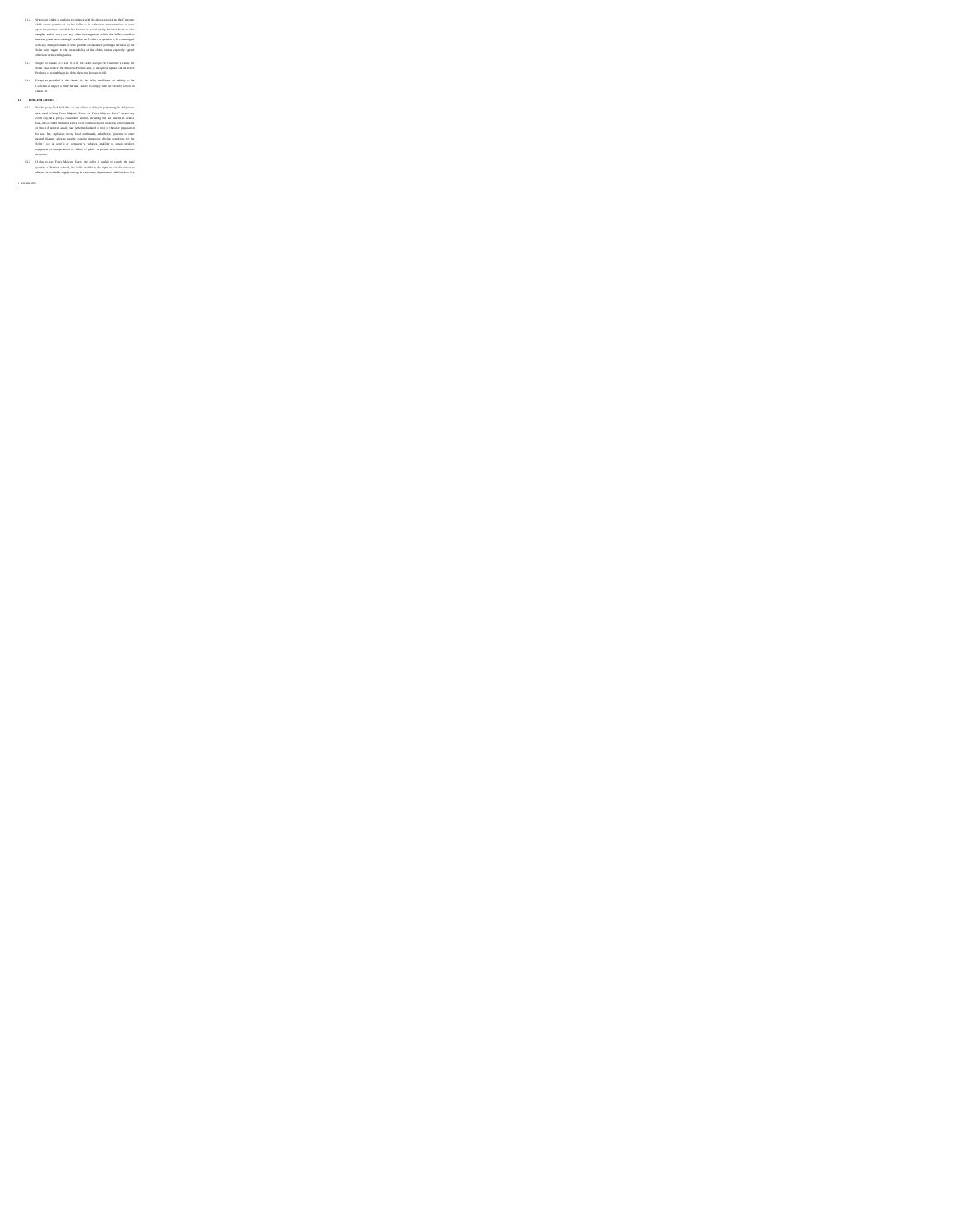the angular mass bounded and the statements of the statement of the basis, in the projection and the statement of the basis, in the basis of the basis of the basis of the basis of the basis of the basis of the basis of th

13.2.1 the Solite shall under no circumstances whatever be faiths to the Commons, whether in contacts, not checkeday angligence), because of matterials, loss of gradually interview of production of gradually loss of conta

13.2.2 the Solito's total liability to the Contouser in respect of loss or damage to<br>physical property of the Contonue caused by the Solito's negligence (or<br>that our line employees, agent, or subcontractery oldil net sweez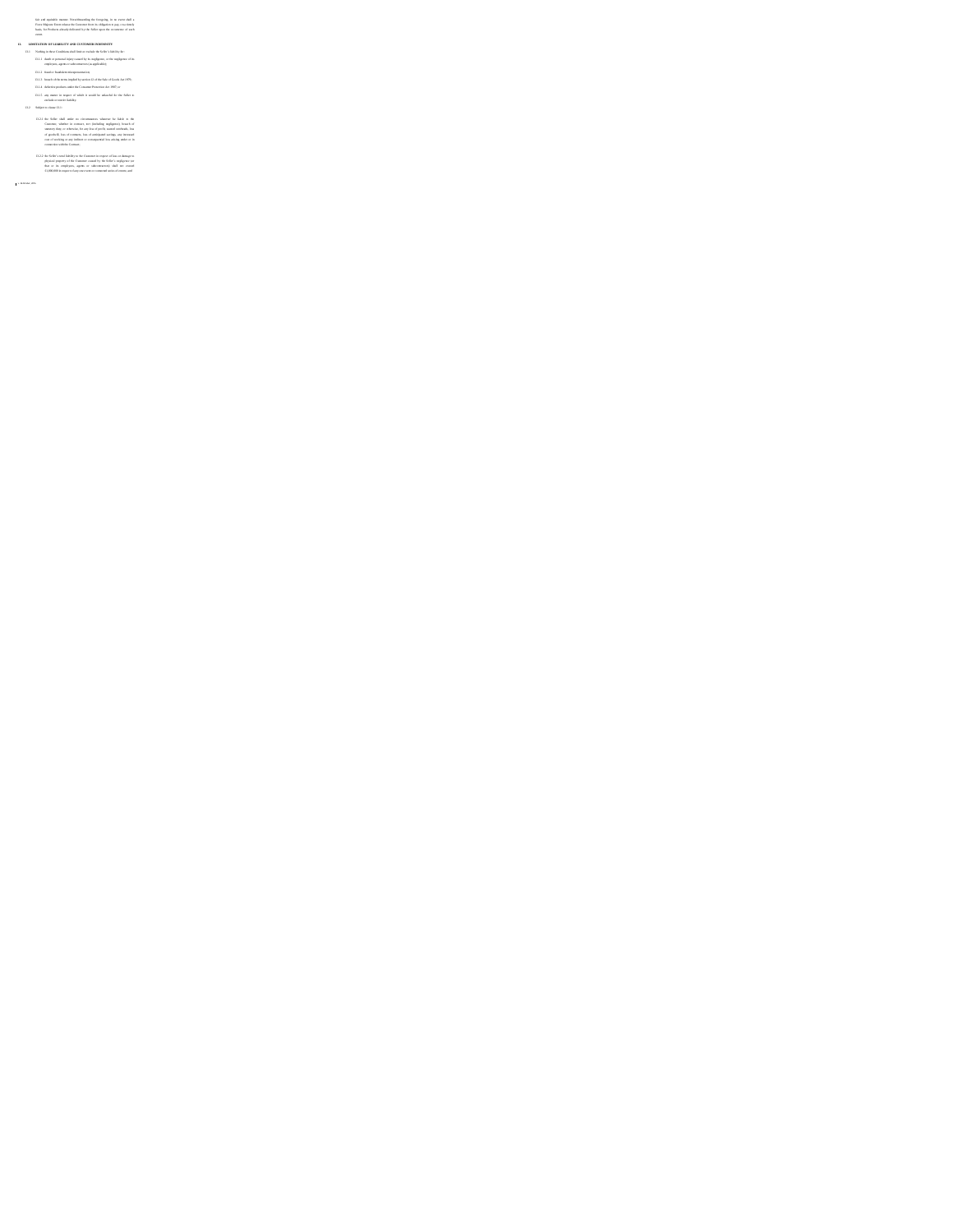# 113. In definite the interaction of the state of the state of the state of the state of the state of the state of the state of the state of the state of the state of the state of the state of the state of the state of the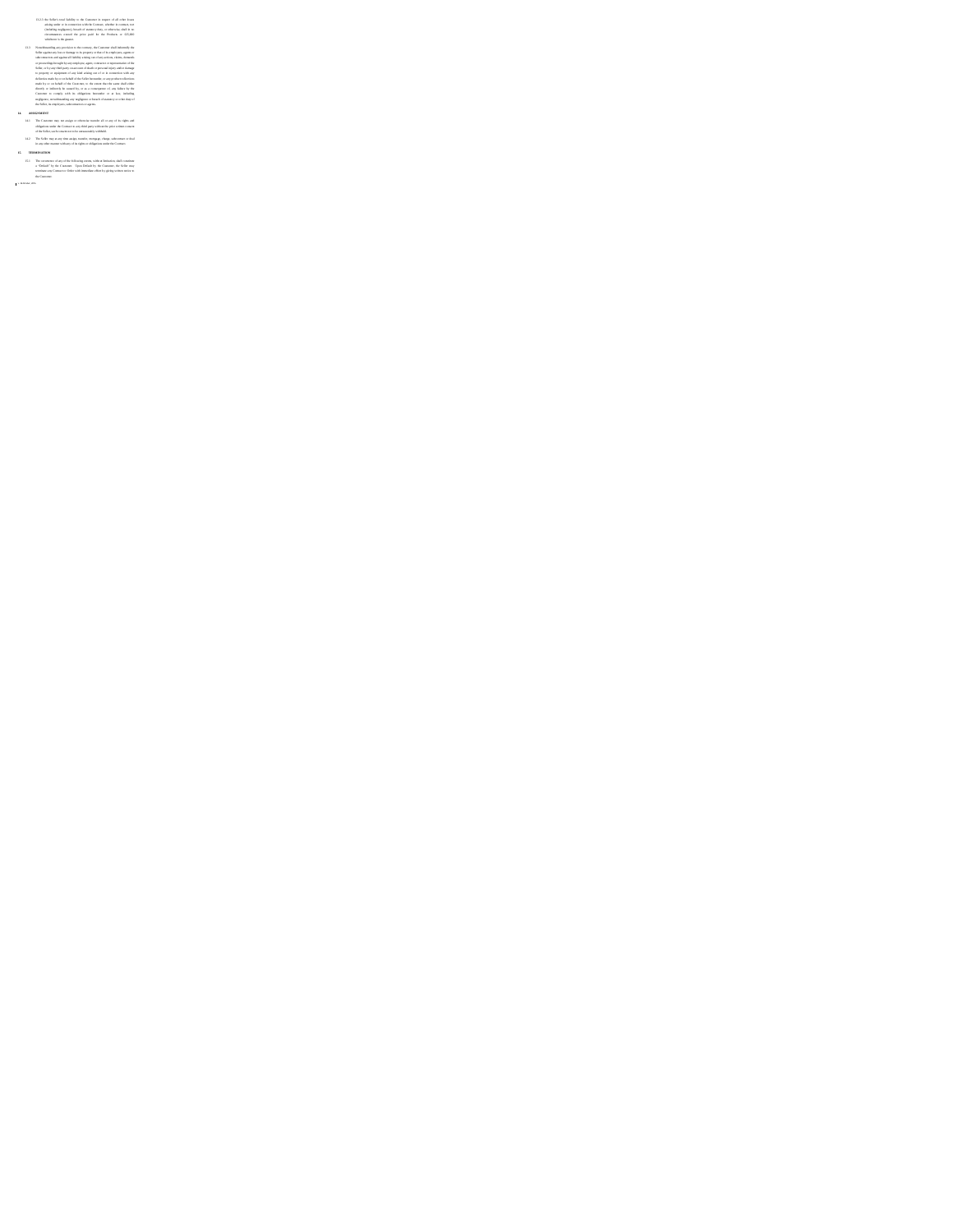v. 26 October, 2016 The theorem control and the control and the control and the control and the control and the control and the control and the control and the control and the control and the control and the control and the control and the c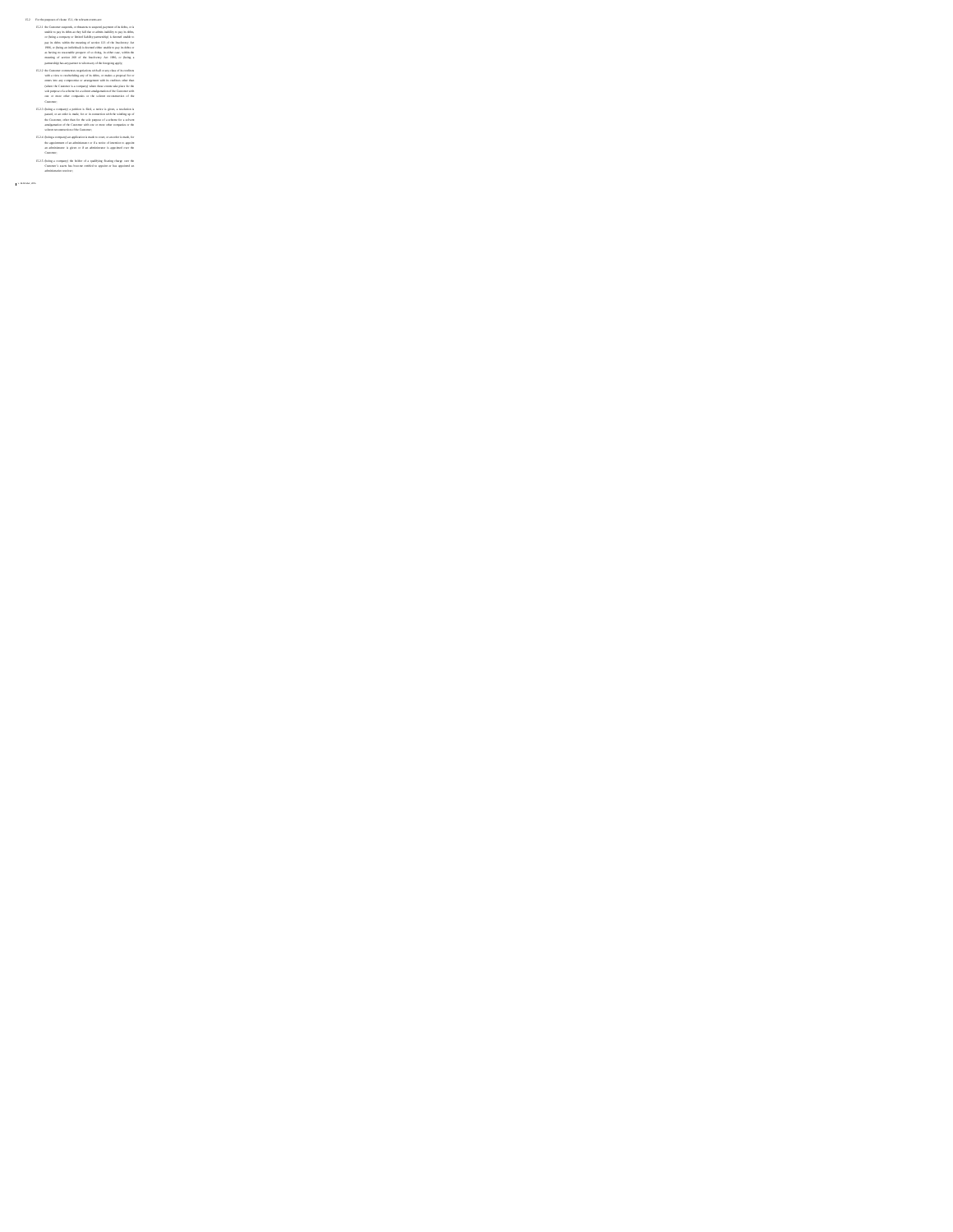15.2.6 a person becomes entitled to appoint a receiver over the Customer's assets or a receiver is appointed over the Customer's assets; 15.2.7 (being an individual) the Customer is the subject of a bankruptcy petition or order; 15.2.8 a creditor or encumbrancer of the Customer attaches or takes possession of, or a distress, execution, sequestration or other such process is levied or enforced on or sued against, the whole or any part of its assets and such attachment or process is not discharged within 14 days; 15.2.9 any event occurs, or proceeding is taken, with respect to the Customer in any jurisdiction to which it is subject that has an effect equivalent or similar to any of the events mentioned in clause 15.2.1 to clause 15.2.8 (inclusive); 15.2.10 the Customer suspends, threatens to suspends, ceases or threatens to cease to carry on all or a substantial part of its business; 15.2.11 the Customer's financial position deteriorates to such an extent that in the Seller's opinion the Customer's capability to adequately fulfil its obligations under the Contract has been placed in jeopardy; 15.2.12 the Seller's trade or credit insurance provider withdraws cover generally or specifically in relation to the Customer; and 15.2.13 where the Customer fails to pay any amount under this Contract on the due date for payment 15.3 Without limiting its other rights or remedies, the Seller may suspend provision of the Products under any Contract without notice if the Customer becomes subject to any of the events listed in clause 15.2.1 to 15.2.13, or the Seller reasonably believes that the Customer is about to become subject to any of them. Where the Seller suspends provision of Product in accordance with this clause, all monies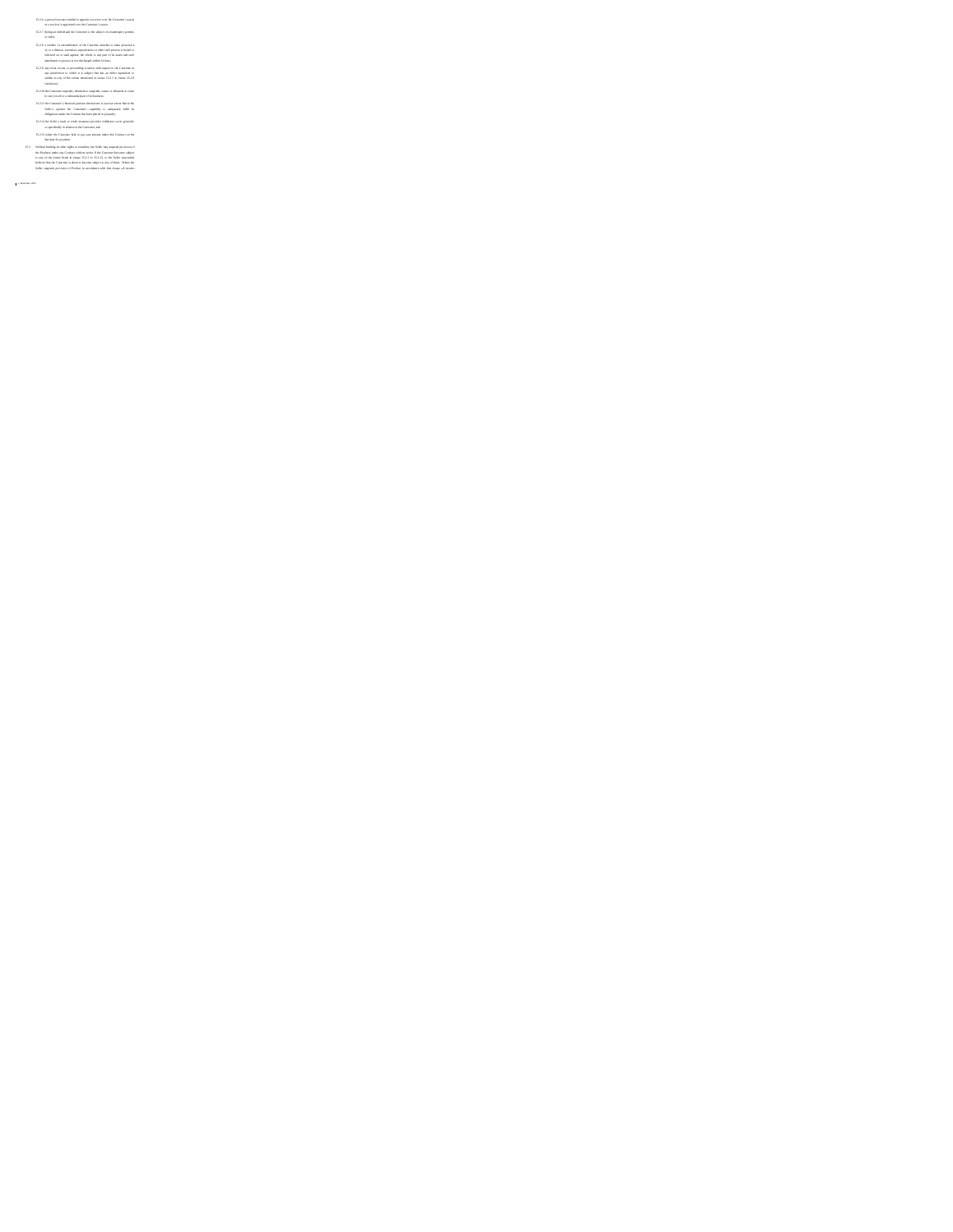- the material and the control of the control of the state of the control of the control of the control of the control of the control of the control of the control of the control of the control of the control of the control
- 
- 
- 
-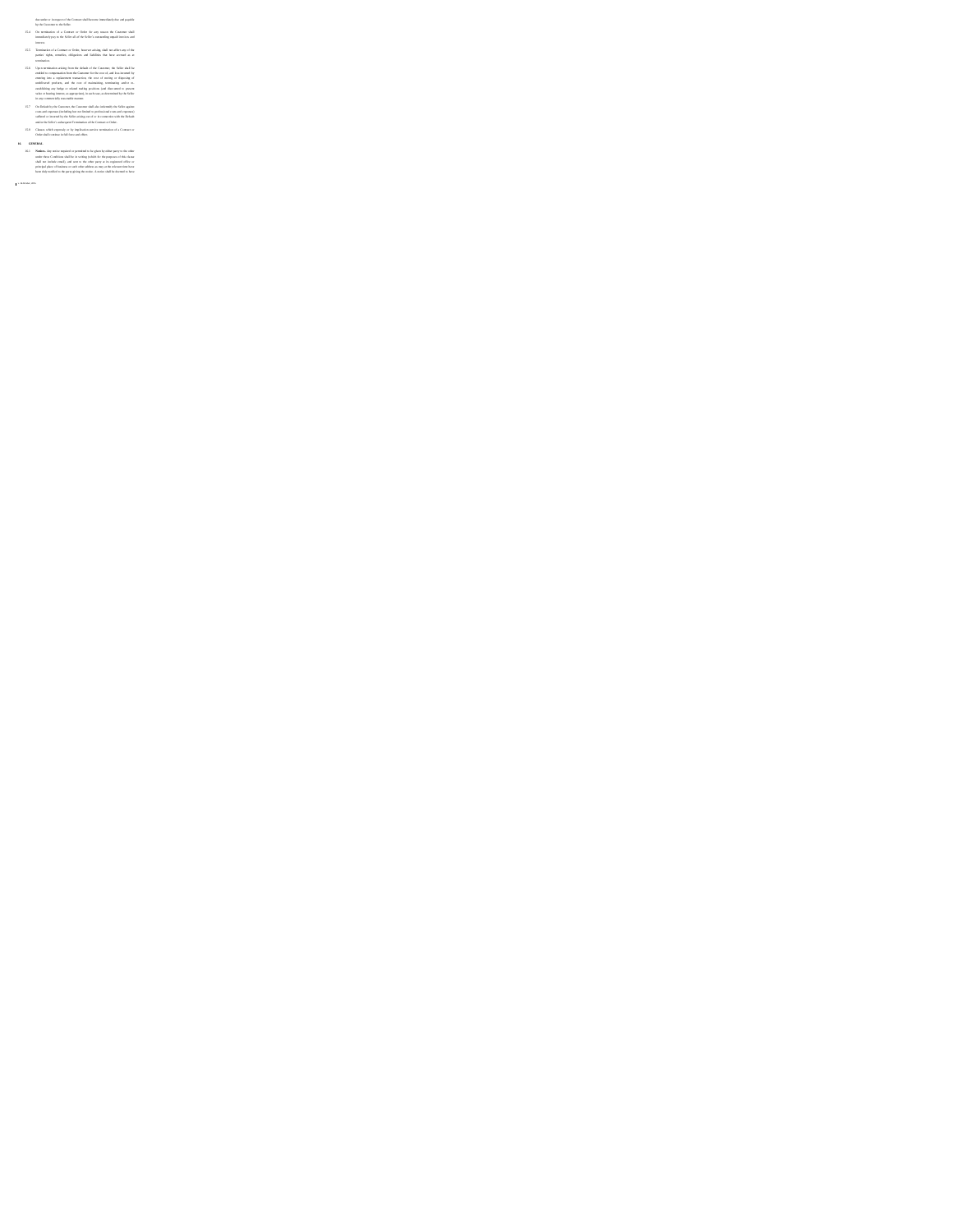- 
- 
- is a bandom and a determined the state of the state of the state of the state of the state of the state of the state of the state of the state of the state of the state of the state of the state of the state of the state
- 
- 
-